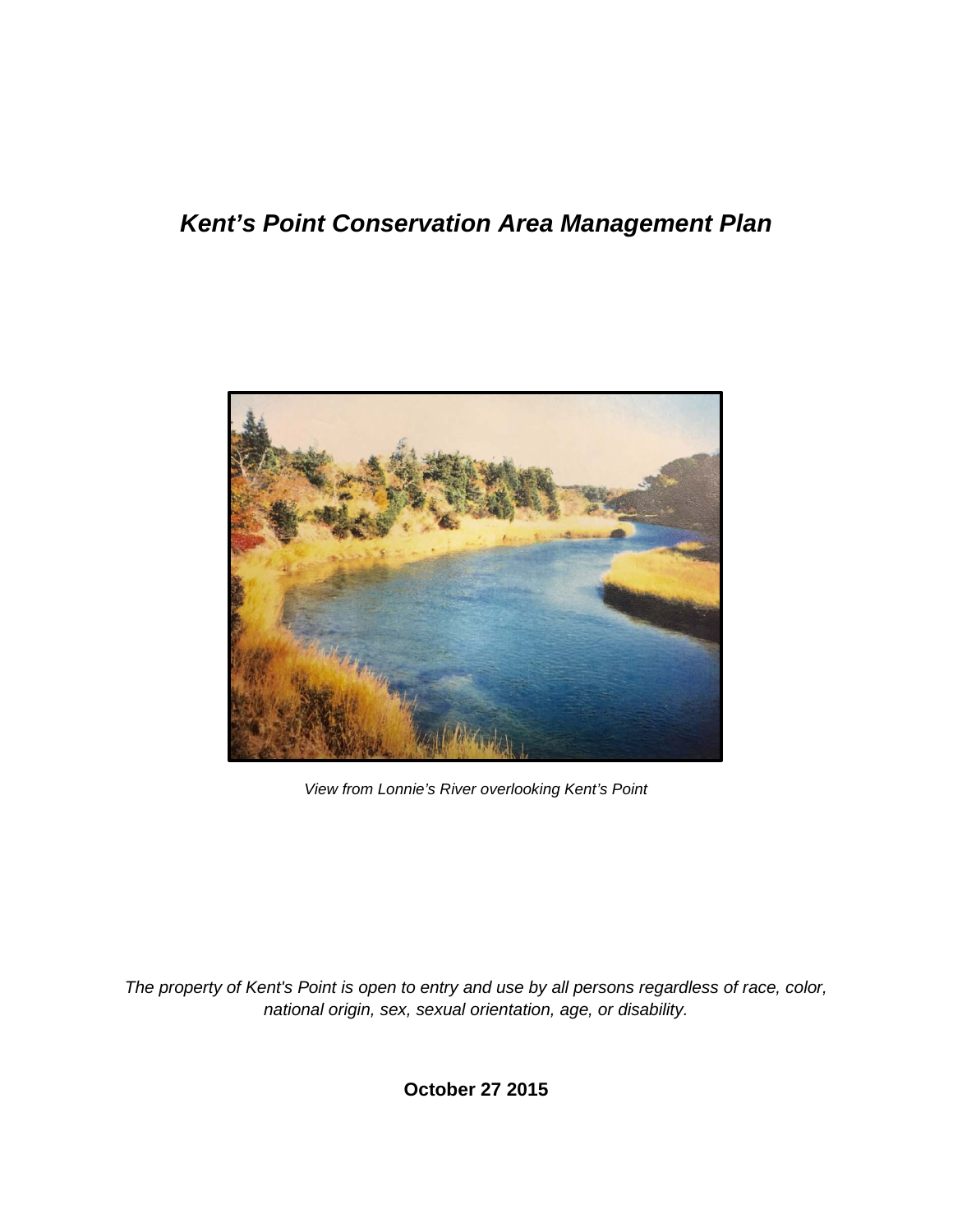## **TABLE OF CONTENTS**

| <b>Introduction</b>                                  |                |
|------------------------------------------------------|----------------|
| <b>Overview of Land</b>                              | $1 - 3$        |
| <b>Mission of Management Plan</b>                    | $3 - 4$        |
| <b>Objectives of Management Plan</b>                 | 4              |
| <b>Land Uses</b>                                     | $5-6$          |
| <b>Responsibility for Management and Maintenance</b> | 6              |
| <b>Closing</b>                                       | $\overline{7}$ |
| <b>Appendix</b>                                      |                |

Deed for Kent's Point: Book 6575 Page 248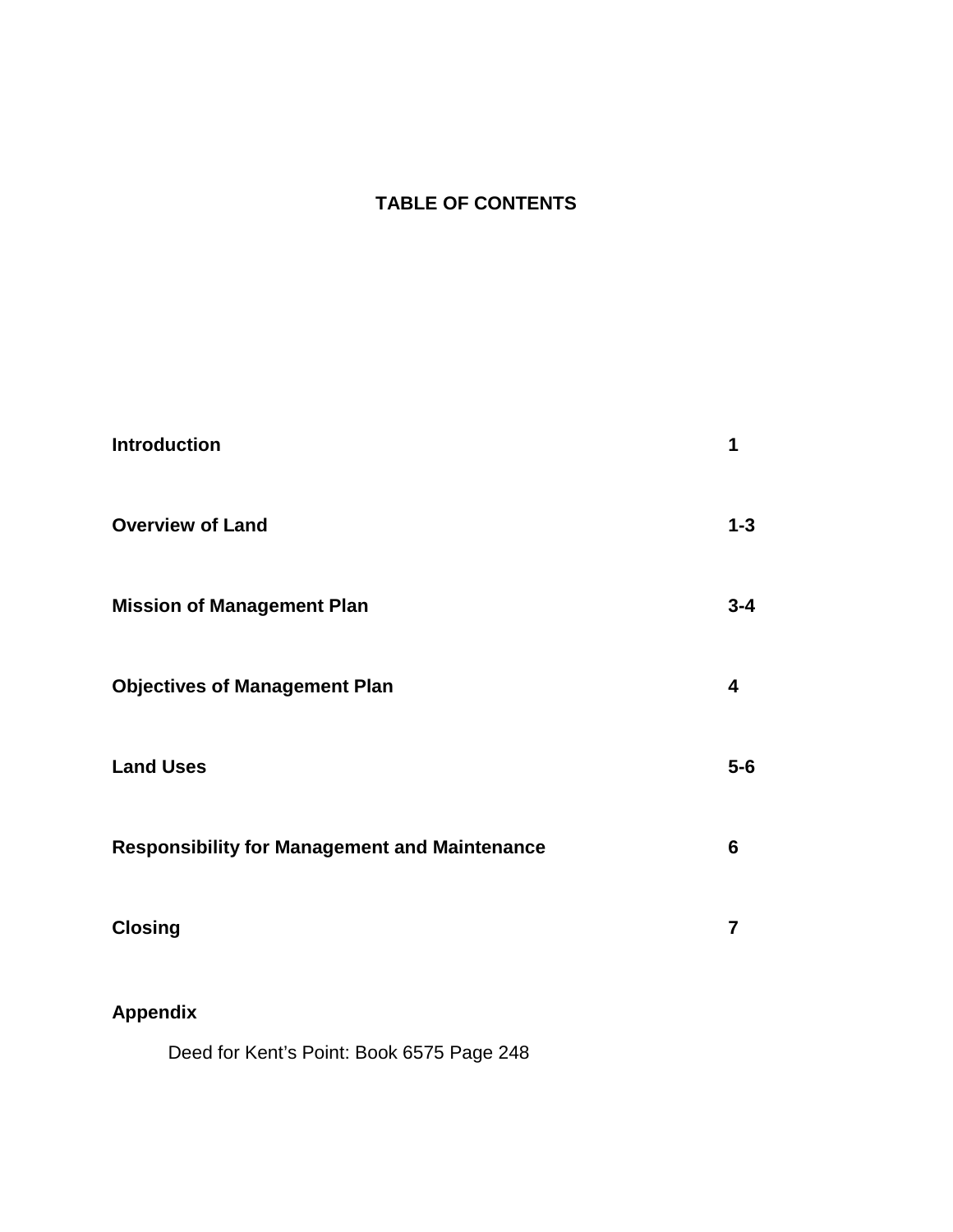#### **Introduction**

This 2015 plan supersedes all previous management plans for this land purchased by citizens of Orleans. Specifically, the plan consists of six interrelated sections. The substance of each section can stand alone. Yet, the import of this plan is best appreciated when sections are viewed together. First, the **Overview of Land** section gives a sense of boundaries and environmental characteristics of the land. Second, the **Mission** statement centers on the seriousness of the work ahead. Third, specific and manageable objectives are stated in the **Objectives of Management Plan** section. Fourth, **Land Uses** are advanced for consideration. Issues of enforcement are addressed in this section by noting which restrictions of use are anchored in town bylaws or state and federal laws. It is clear that town police can only enforce conservation property rules matching a specific town, state, or federal statute. Next, the **Responsibility for Management and Maintenance** section identifies the town commission and departments accountable for the success of the new management plan. Finally in the **Closing** section, thinking about equal access is detailed and leadership for effective problem solving is encouraged.

#### **Overview of Land**

The Town of Orleans purchased Kent's Point on 24 October 1988 for \$1,800,000. In so doing the citizens of Orleans secured 27.7 acres of highly desirable salt waterfront land for our community and its valued visitors from development.

Specifically, in accordance with Book 6575, Page 248 recording of the Quitclaim Deed, the 24 October 1988 Special Town Meeting Article 21 for the Proposed Land Acquisition states: Voted written ballot, For - 394, Against - 175, motion passes 2/3rd majority that the Board of Selectmen is authorized to acquire by purchase, by eminent domain, or otherwise, for conservation…, for passive recreation, and open space purposes, the land together with the building thereon situated in the Town of Orleans known as Kent's Point (Charlotte A. Kent Property) situated on Keziah's Lane. Specifically the Deed says in part that the land "…shall be held in the perpetual public trust by the grantee for open space conservation purposes which shall include use of said land for a Town shellfish laboratory and shellfish propagation program…" (see Deed attached).

Further, in August 1989 the Town was awarded a \$50,000 private grant from The Dietrich Foundation in support of the public's use of Kent's Point and its maintenance.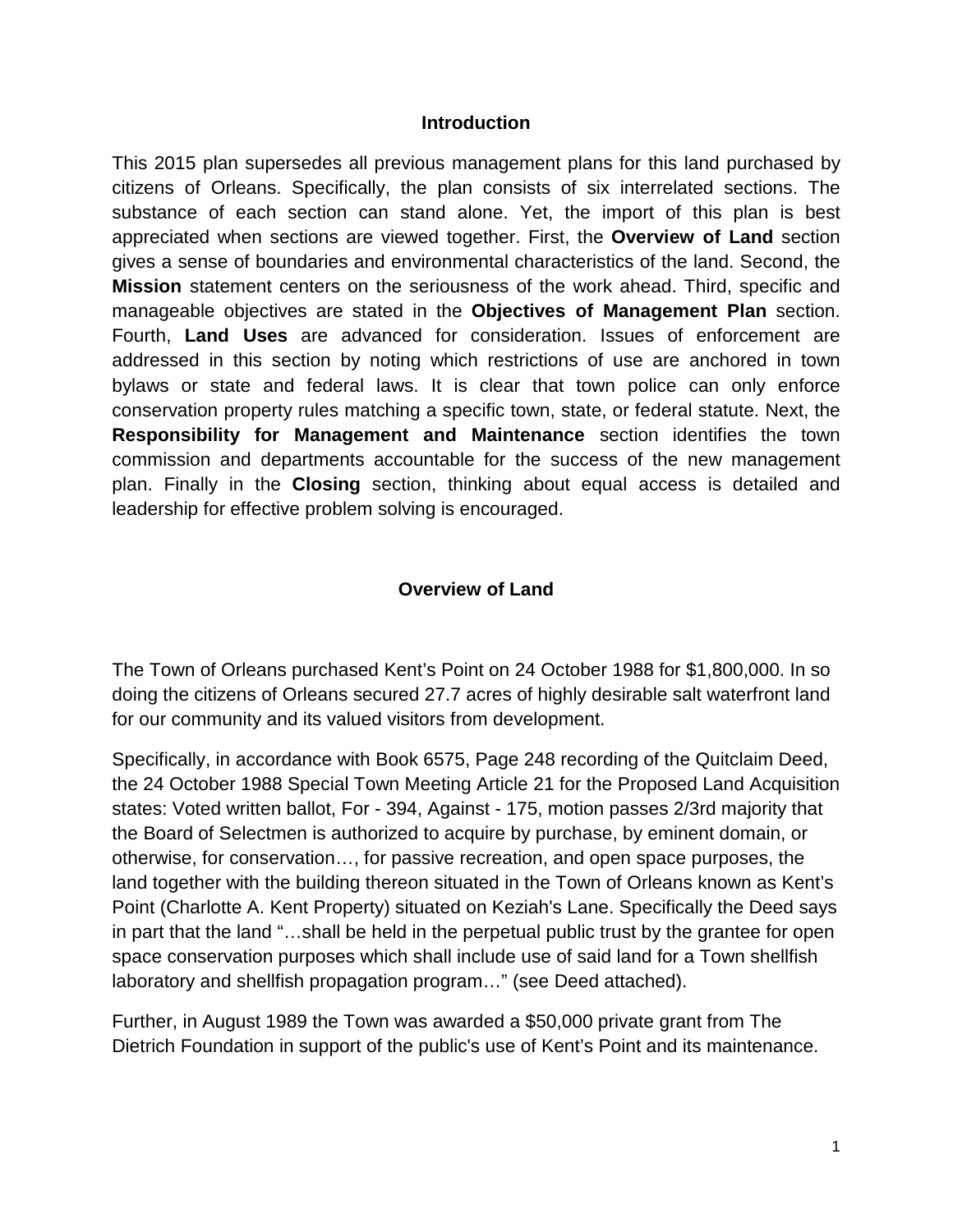Public access to the Kent's Point Conservation Area from Monument Road is via Frost Fish Lane and then onto Keziah's Lane into the parking lot. Visitors park in the circular parking area which is intended to include 20 designated parking spaces. Within the conservation land, there are two other parking spaces for physically challenged visitors located at the ramp leading to a platform near the shore.



An informational kiosk at the edge of the parking lot describes three major trails. The main entry leading to the former Kent house site goes up the center of the property. Abutting Frost Fish Cove to the left is the Cove Trail and to the right along the Meetinghouse River and Kescayogansett or Lonnie's River into Lonnie's Pond is the River Trail. The River Trail extends down to the beach where there are stairs up to the Point from the beach. All trails start from or near the parking lot.

The topography of Kent's Point contains a long, transverse, 30' high ridge, gradually descending from southwest to northeast and running into a low place three-quarters of the way out on the Point. The land surface then rises again to create the headland at the east end of the Point. The highest spot on the property is 40' above sea level at the Keziah's Lane entrance of the property.

Coastal banks encircle Kent's Point. These banks are generally short and steep, yet are dramatically 20' tall surrounding the northeastern headland. All of the Coastal Banks as well as some of the upland is within the Pleasant Bay Area of Critical Environmental Concern (ACEC). The Conservation Area is primarily upland derived of glacial deposits, of which only .6 acre is salt marsh or sandy beach. Most of the mile-long shorefront of Kent's Point is fronted by a narrow fringe of salt marsh.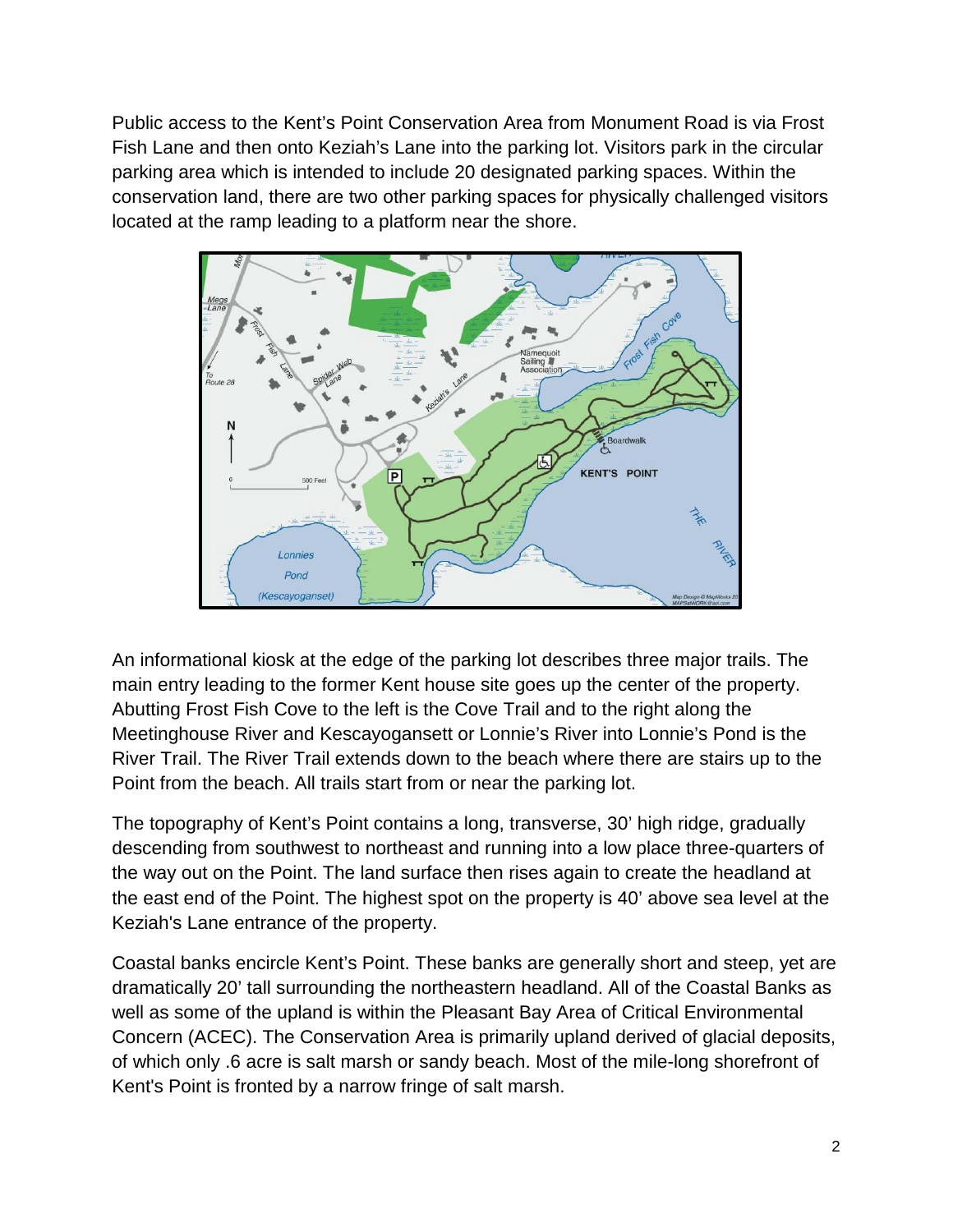Kent's Point is surrounded by salt-water bodies: Kescayogansett or Lonnie's River and Pond on the south and west; Meetinghouse River, known as The River, on the south and east; and Frost Fish Cove on the north. Lonnie's River is a winding, narrow tidal stream connecting Lonnie's Pond to Pleasant Bay. It also supports the Town's most important anadromous fish run for alewives and blueback herring spawning in Pilgrim Lake. Frost Fish Cove, a small, shallow linear inlet, is a sheltered backwater for shorebirds, especially popular with great blue herons in the winter.

The center of the property is dominated by pitch pine and oak with small pockets of little blue stem grass between red cedars in the more open areas. Large cherry trees grow along the River Trail. To the northeast, the former Kent house site retains an open grassy area as well as ornamentals such as lilac, yew, lily of the valley, day lily, trumpet vine, spruce, Norway maple and, the common tree around old house sites on Cape Cod, black locust. All buildings were removed because of their poor condition and the expense to repair them. A stand of white pine grows on the headland and there are poplars on the coastal bank.

The Kent's Point Conservation Area is developed for public use with a system of walking trails constructed through the property, parking areas, and an informational kiosk. There are also a number of benches installed for scenic viewing. Additionally, two corridors totaling 5 acres are reserved as undisturbed natural habitat for fostering wildlife.

#### **Mission of Management Plan**

The major purpose of this management plan is to ensure reasons for purchasing Kent's Point are realized. To this end, it is important to acknowledge this land was bought by the people for the people. As detailed in the town's 2006 Conservation, Recreation, and Open Space Plan (CROS), properties like Kent's Point are purchased to ensure open space and to advance the town's commitment to provide ample opportunities for recreation. Orleans voters identified one key factor that makes Orleans exceptional is its ecological character.

Accordingly, Orleans voters made a considerable financial commitment so that children and adults of all families may access the benefits of Kent's Point; while meeting their obligation to ensure its safekeeping. The open space and recreation opportunities at Kent's Point are maintained by the town of Orleans so that every interested individual and family has equal rights to this land. The new 2015 management plan, then, is intended to advance and promote the varied benefits this land provides so that all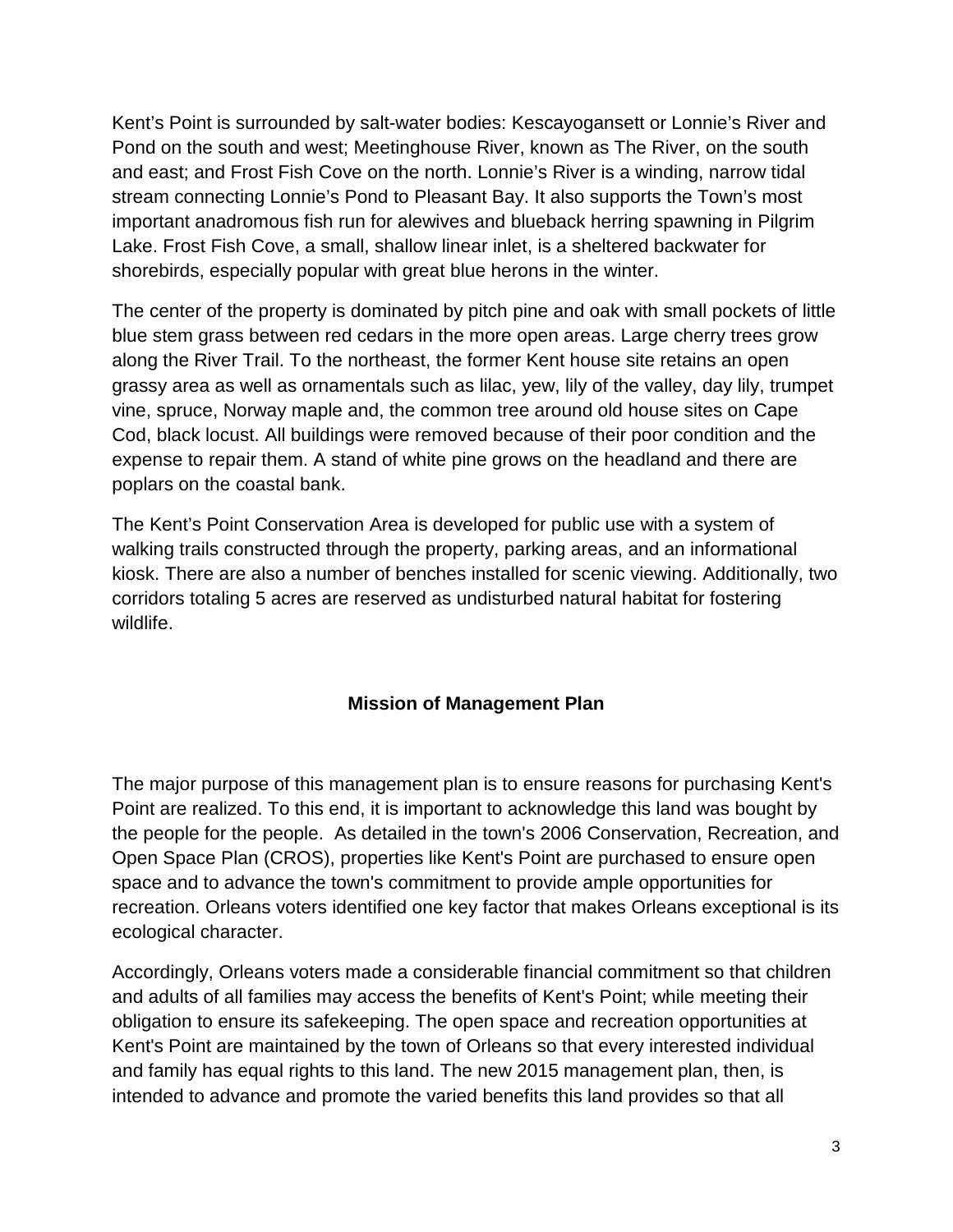people are encouraged to appreciate, use, and conserve the environ of Kent's Point. This truly rare resource of Orleans adds meaningfully to the quality of life for our year round residents and attracts visitors who contribute to the social diversity and economic vitality of Orleans.

## **Objectives of Management Plan**

The objectives advance what is to be accomplished, help determine actions to take, and serve as criteria for deciding the extent to which the plan is successful. Specifically, five interrelated objectives give direction to the management plan for Kent's Point:

- To make open space and recreation accessible, welcoming, and educational for all visitors to Kent's Point consistent with its 27.7 acres and salt waterfront recreational potential;
- To ensure that parking and major trail access at Kent's Point are compliant with Americans with Disabilities Act requirements;
- To communicate guidelines for use of Kent's Point in positive and educational ways that are respectful and consistent with Town of Orleans Bylaws;
- To preserve native plants, manage invasive plants, and foster wild habitat and biological diversity at Kent's Point;
- To assure management of Kent's Point remains consistent with the Town of Orleans' Plan for Conservation, Recreation, and Open Space (CROS), and with existing Town Bylaws.

The objectives, consistent with the mission, guide the management plan. It is the responsibility of the Orleans Conservation Commission, in concert with its agent, to manage Kent's Point. Together they serve as key leaders for spelling out the particulars of what needs to be done to reach these objectives and hence accomplish the larger mission. In order for the Conservation Commission and its agent to accomplish the objectives, interdepartmental communication and cooperation are essential. This collaborative approach will better ensure that Kent's Point is enjoyed by all and that careful conservation and meaningful environmental education are fostered.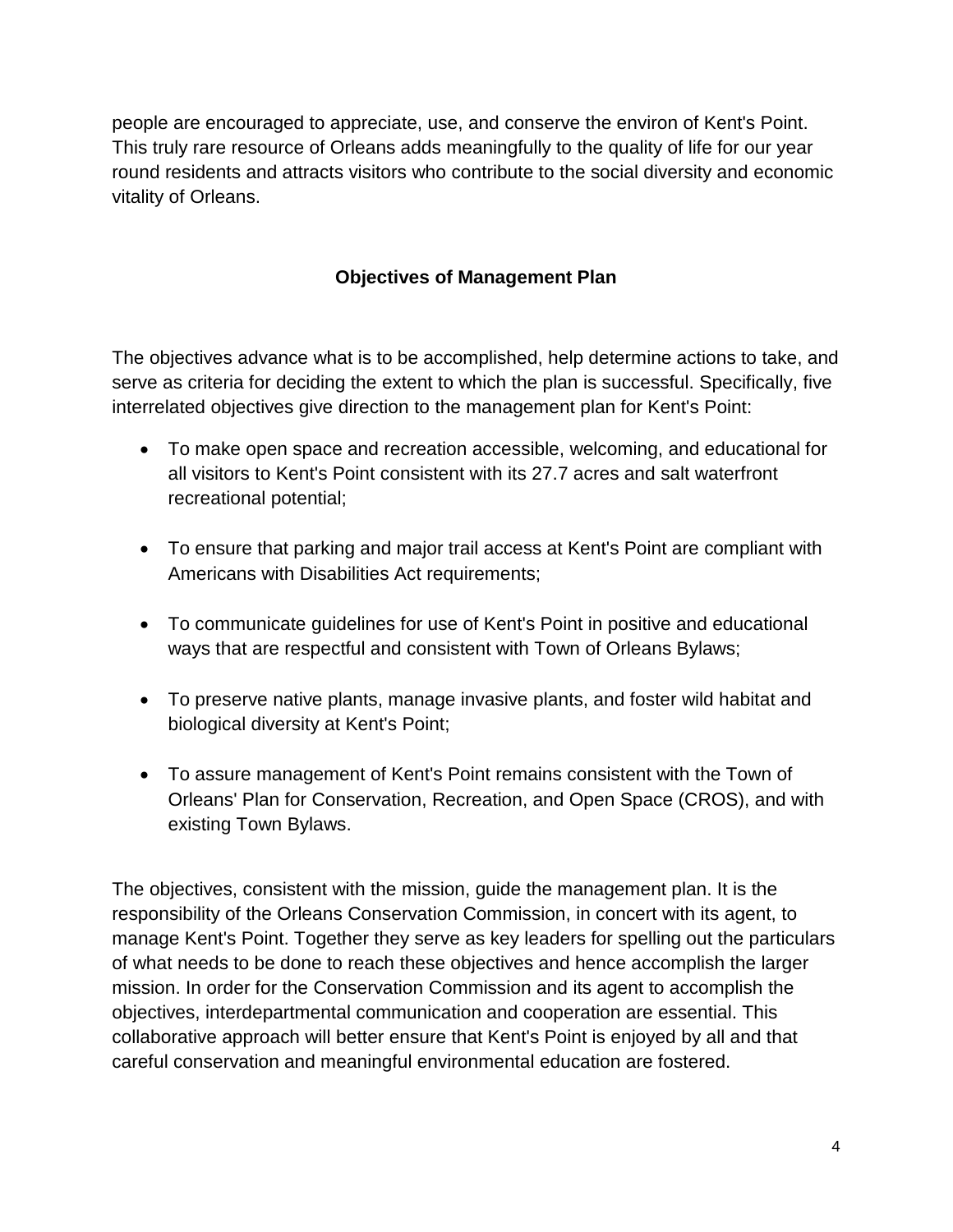### **Land Uses**

Conservation lands across Orleans are purchased for a variety of active and passive recreational uses. Owing to the waterfront nature of Kent's Point, this particular resource also supports a number of water-dependent activities.

The area's recreational opportunities include:

- Trail walking
- Bird watching and animal observation
- Picnicking
- Scenic viewing
- Dog walking
- Shore fishing
- Small boat landing
- Swimming
- Shell fishing
- Shell fish propagation, with permission from Orleans Conservation Commission

Activities restricted by law and activities disallowed under management of the Conservation Commission are listed below but not limited to:

- Littering (Orleans Bylaw 125)
- Unrestrained Dogs (Orleans Bylaw 85)
- Discharge of Firearms (Orleans Bylaw 158-30)
- Tenting or camping (Orleans Bylaw 124-5)
- Open fires and cooking
- Use of fireworks
- Storing or launching of boats
- Smoking
- Hunting
- Busses for hire
- Bicycling beyond the parking lot
- Horseback riding
- Use of soaps, detergents, or shampoo
- Damaging structures or landscape
- Harassing wildlife or visitors
- Motorized recreational vehicles (ATVs, dirt bikes, motorcycles, snowmobiles)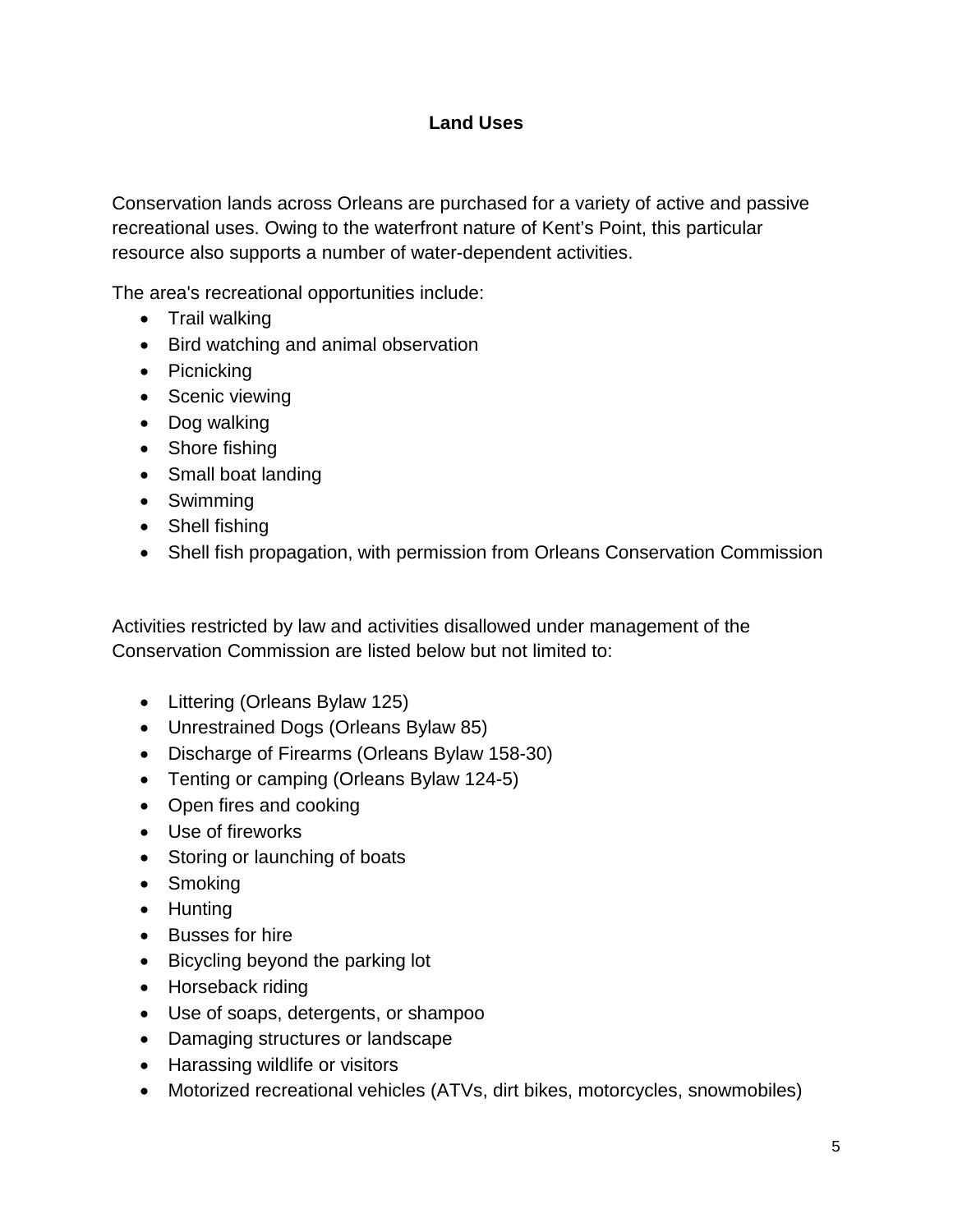• Alcoholic beverage consumption

Additionally, the hours for use of the property and use by groups of visitors are:

- Kent's Point Conservation Area is open for enjoyment by the general public daily from sunrise to sunset.
- Trails or sections of the Conservation Area may be closed from time to time
- Groups of 10 or more, celebrating special occasions such as weddings, birthdays, or family gatherings are required to coordinate use with the Conservation Office. School groups in buses are encouraged.

To ensure enjoyment for all visitors, certain activities are limited by law while other activities are prohibited by the Conservation Commission as the managing agent. Violations of Federal, State or Orleans Bylaws are enforced by Orleans Police. Violations of Conservation Commission created regulations will be enforced. It is assumed all visitors will practice personal responsibility and exercise common sense.

## **Responsibility for Management and Maintenance**

There is one commission responsible for management and two Orleans departments responsible for maintenance and protection of this property:

- The Orleans Conservation Commission is responsible for overall management of the property including; promotion of use, design and implementation of actions to improve physical conditions, periodic evaluation of the extent to which objectives are being accomplished, and procurement of financial resources to ensure successful conservation.
- The Orleans Department of Public Works provides necessary maintenance to road access for safe travel. They also provide routine operational maintenance; including mowing, pruning, clearing, and cleanup.
- The Orleans Police Department enforces Town Bylaws by responding to complaints and by patrolling the area.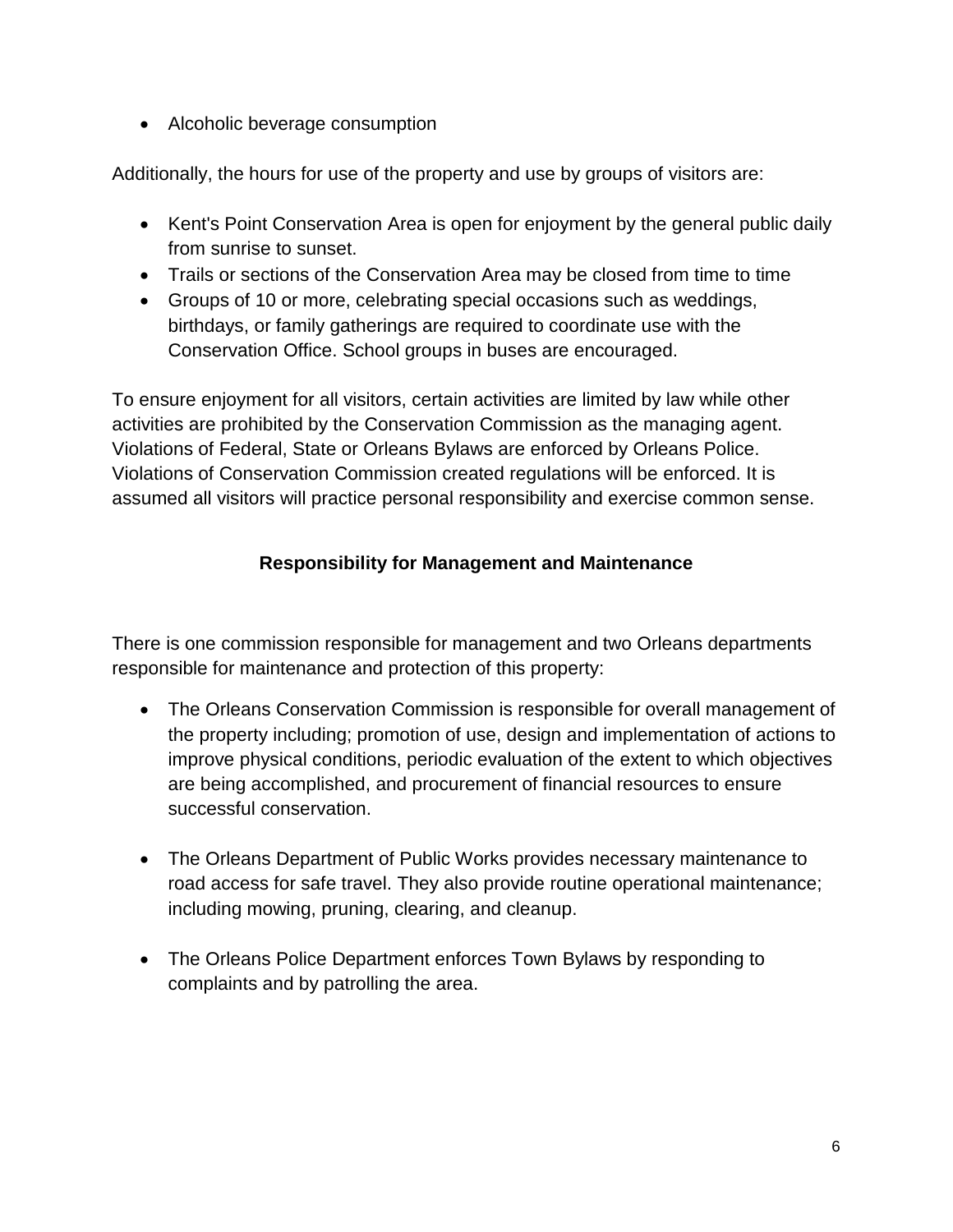## **Closing**

The new 2015 management plan for Kent's Point will be revisited for possible updating after five years of implementation and at ten year intervals thereafter. The new plan supersedes all previous management plans for this land purchased by the citizens of Orleans.

The Conservation Commissioners, in concert with the Conservation Agent, are key leaders responsible for reaching the five interrelated objectives recommended for the new plan. As these leaders use their expertise and creative intelligence to identify and solve problems, collect and consider valid data, and make wise decisions; the implementation of the 2015 management plan becomes a reality. Across the management plan there is a deeply held value that all people deserve equal access to this conservation land.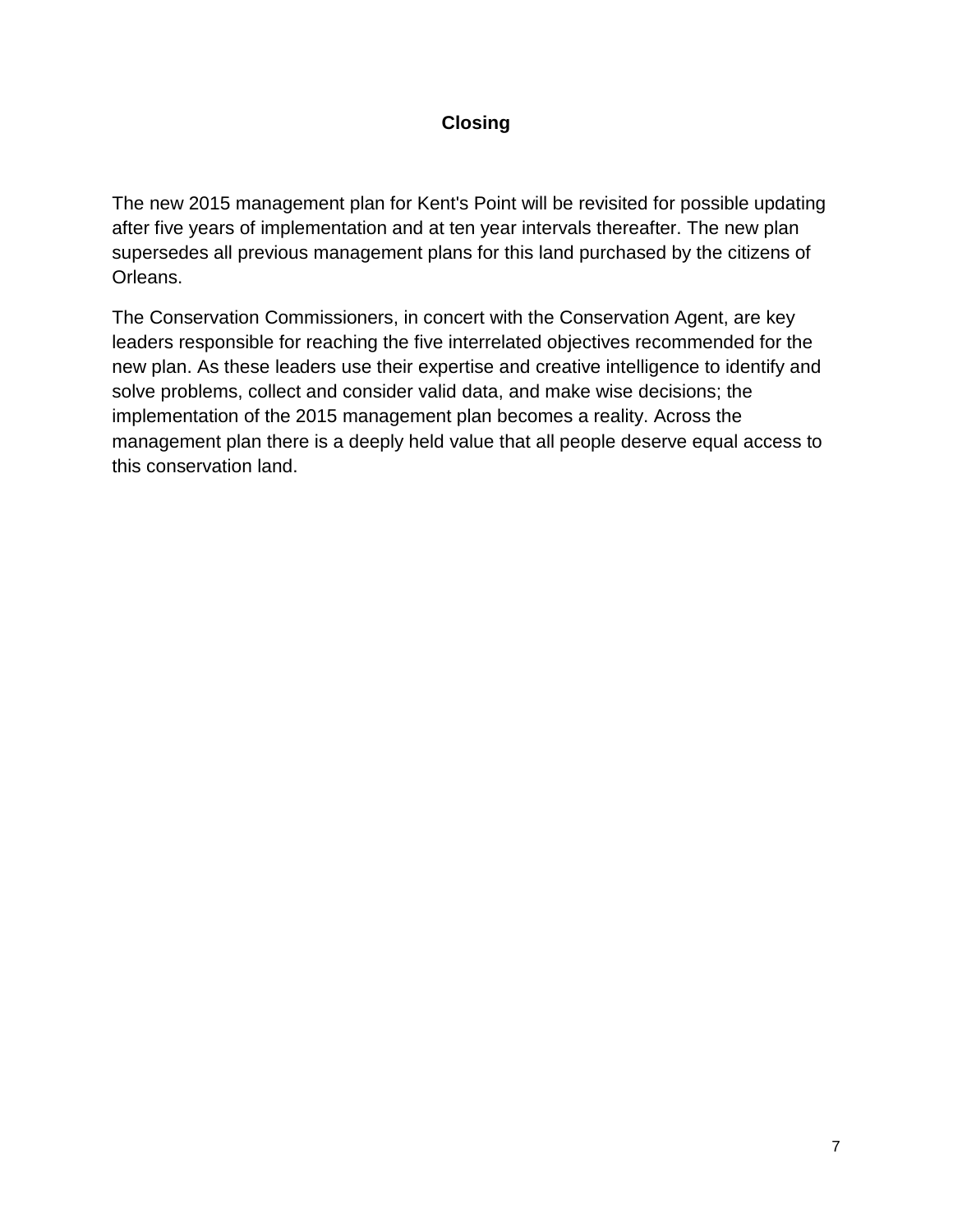# BOOK 6575 PAGE 248

72282

#### QUITCLAIM DEED

CHARLOTTE AUSTIN KENT, of the City, County, and State of New York, for \$1,800,000.00 consideration paid, hereby GRANTS to the TOWN OF ORLEANS, a Massachusetts municipal corporation located in Orleans, Barnstable County, Massachusetts, acting through its Conservation Commission under the provisions of M.G.L. Chapter 40. section 8C with QUITCLAIM COVENANTS, but IN TRUST nevertheless as hereinafter provided, the following contiguous parcels of land with the buildings and other improvements thereon situated on the shores of Long Frost Fish Cove, Pleasant Bay, and the Kescayoqansett River and Pond in said Orleans, described as follows.

FIRST PARCEL: The premises conveyed to the grantor by Jessie Adams Kent by deed dated July 11, 1941, recorded with Barnstable County Registry of Deeds, Book 581, Page 221, EXCLUDING therefrom the premises conveyed by the grantor to Katherine H. Udall by deed dated June 14, 1984, recorded with said Deeds, Book 4145, Page 301.

SECOND PARCEL: The premises conveyed to the grantor by said Katherine H. Udall by deed dated February 7, 1984, recorded with said Deeds, Book 4145, Page 300.

Said parcels are hereby granted subject to the real property taxes assessed thereon as of January 1, 1988, for the municipal fiscal year ending June 30, 1989, which taxes the grantee hereby assumes and agrees to pay.

This conveyance is made upon the express trust that all of said land shall be held in perpetual public trust by the grantee for open-space-conservation purposes, which/Shall<sup>ex\*</sup> include use of said land for a Town shellfish laboratory and shellfish-propagation program and which shall permit a lease of said premises or a portion thereof to the grantor upon such terms and conditions as the grantee shall determine.

\*\*without limiting the generality of the foregoing<br>Witness my hand and seal this  $\sqrt{5}$  day of *December*, 1988, Massachusetts deed excise tax stamps in the amount of \$4,104,00 [insert amount of tax at \$2.28 per \$1,000 of consideration] being hereto affixed and canceled.

> 13:04 TAX

**155A000** EXCISE

CHARLOTTE AUSTIN KENT

Book 6575 / Pg 248

Keziah's Lane, Orleans

 $\frac{1}{2}$ 

premises

 $\overline{a}$ 

address

Street